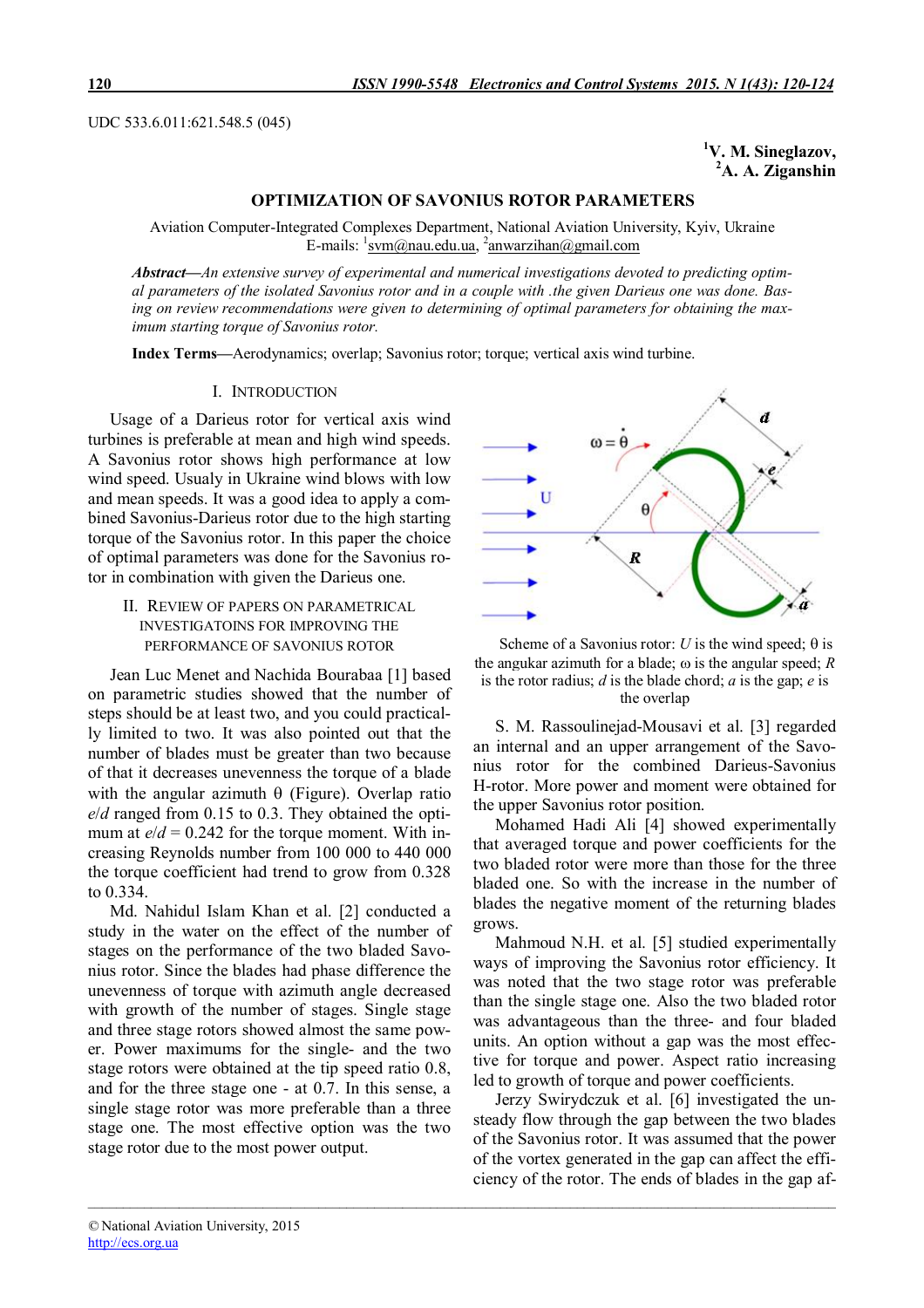fect the formation of the vortex. Also the effect of the overlap ratio (*e*/*d* from 0.1 to 0.2) on the efficiency of the rotor was studied. An optimum was obtained at *e*/*d* = 0.17. Krzysztof Rogowski and Ryszard Maroński [7] also investigated the effect of the gap between the two blades of the Savonius rotor on the torque and power coefficients. Two cases of the gap ratio  $a/d$  (0.1 and 0.2) were regarded. Improvement took place in the case of smaller gap.

A. A. Kadam, et al. [8] showed experimentally that the rotor with two blades was more stable in work and the increase in rotor aspect ratio gave the gain in the power coefficient. They examined the overlap ratio effect *e*/*d* in the range from 0.162 to 0.35. The best result was found to be  $e/d = 0.162$ . Also Patel C. R. et al. [9] considered three options of the overlap ratio (0, 0.1 and 0.2) for the two bladed Savonius rotor. Maximum power and torque coefficients are obtained at the overlap ratio  $e/d = 0.2$  for all values of tip speed ratio. In addition Sukanta Roy [10] presented the influence of the overlap ratio *e*/*d* in the range from 0 to 0.3. Analysis at  $e/d = 0.2$ showed that the negative moment disappeared thereby reducing the torque unevenness with the angular azimuth of the blades.

K. K. Sharma et al. [11] obtained an optimal overlap ratio  $e/d = 0.0937$  for the two stage two bladed Savonius rotor giving the maximums moment (0.744) and power coefficients (0.517) at the tip speed ratio 0.697. Further growth of the overlap ratio up to 0.1987 was decreasing the power and torque coefficients only.

K. K. Sharma et al. [12] studied the work of the three bladed combined Darieus-Savonius rotors. The Savonius rotors with different overlap ratios *e*/*d* from 0.108 to 0.258 were installed on the top of the Darieus rotor. It was found that at tip speed ratio 0.604 the power coefficient reached a maximum  $(0.53)$  at a overlap ratio  $e/d = 0.168$ . Also Animesh Ghosh et al. [13] studied the effectiveness of the Savonius rotor, Darieus H-rotor and combined Darieus-Savonius one. The Savonius rotor was regarded at different overlap ratios *e*/*d* from 0.162 to 0.35. The results showed that at tip speed ratio 0.625 the power coefficient reaches the maximum (0.38) at a overlap ratio  $e/d = 0.2$ .

R. Gupta et al. [14] had the effect of overlap ratio (*e*/*d* from 0 to 0.2) of the two bladed Savoniu rotor on the performance in combination with a threebladed Darieus rotor. It was noted that the greatest increase in the torque and power coefficients was at  $e/d = 0.2$ . O.B. Yaakob et al. [15] experimentally and numerically studied the effect of the overlap ratio between 0 and 0.3 for the two bladed Savonius rotor. The maximum starting torque was obtained at the value of  $e/d = 0.21$ . It was concluded that the optimum overlap ratio ranges from 0.2 to 0.25. Also Sargolzaei J. [16] indicated the optimum power coefficient for a single stage two bladed Savonius rotor at the overlap ratio  $e/d = 0.2$  from the considered range of between 0 and 0.45. Gupta et al. [17] studied the effect of overlap ratio *e*/*d* in the range from 0.1087 to 0.2587 for the combined Darieus-Savonius rotor (both had three blades). Optimum overlap ratio 0.1537 for the maximum power coefficient was obtained.

Modi V. J., Roth N. J. and Fernando M. S. U. K. [18] conducted a parametric study of the two stage two bladed Savonius rotor with an airfoil proposed by G. Bach [19]. It was noted that the improvement of the rotor was observed for the overlap ratio *e*/*d* > 0.22. It was suggested that the reduction of the gap could lead to improving the rotor performance. The two stage rotor was preferable than a single stage one.

M. A. Kamoji et al. [20] conducted an experimental study to determine the influence of geometrical parameters on the starting moment, torque and power coefficients of a single stage two bladed Savonius rotor with the Bach airfoil [19] with and without the shaft [18]. It was noted that the rotor without the shaft, the zero-gap, aspect ratio 0.7 and the ratio of outer to inner diameters 1.1 gave the greatest power coefficient 0.21 at the tip speed ratio 0.69 and the Reynolds number of 150,000.

Benedicto Mark Rudolph A. et al. [21] studied in water the effects of the number of blades and the overlap on the performance of the Savonius rotor. Simulation has been conducted by varying the number of blades from two to three of single stage rotor systems. The power coefficient of the three bladed rotor has the less value than the two bladed one has. Also it was supposed that there must be an appropriate overlap ratio value which could lead to the better Savonius turbine.

Ibrahim Mabrouki et al. [22] implemented the experiments in water for a two bladed single stage Savonius rotor and showed that increasing in the overlap ratio from 0 to 0.3 improved power and dynamic torque coefficients.

K. K. Sharma and R. Gupta [23] tested in a wind tunnel three models of rotors like two bladed Savonius rotors, three bladed Savonius rotors and two bladed two stage Savonius rotors having various overlaps (from 0.0938 to 0.2587) in each type of rotor. For the two bladed Savonius rotor maximum rotational speed obtained at the overlap ratio 0.0938. The same speed for the three bladed rotor was obtained at the overlap ratio 0.1087. For the two bladed two stage Savonius rotor (having the 90 degrees of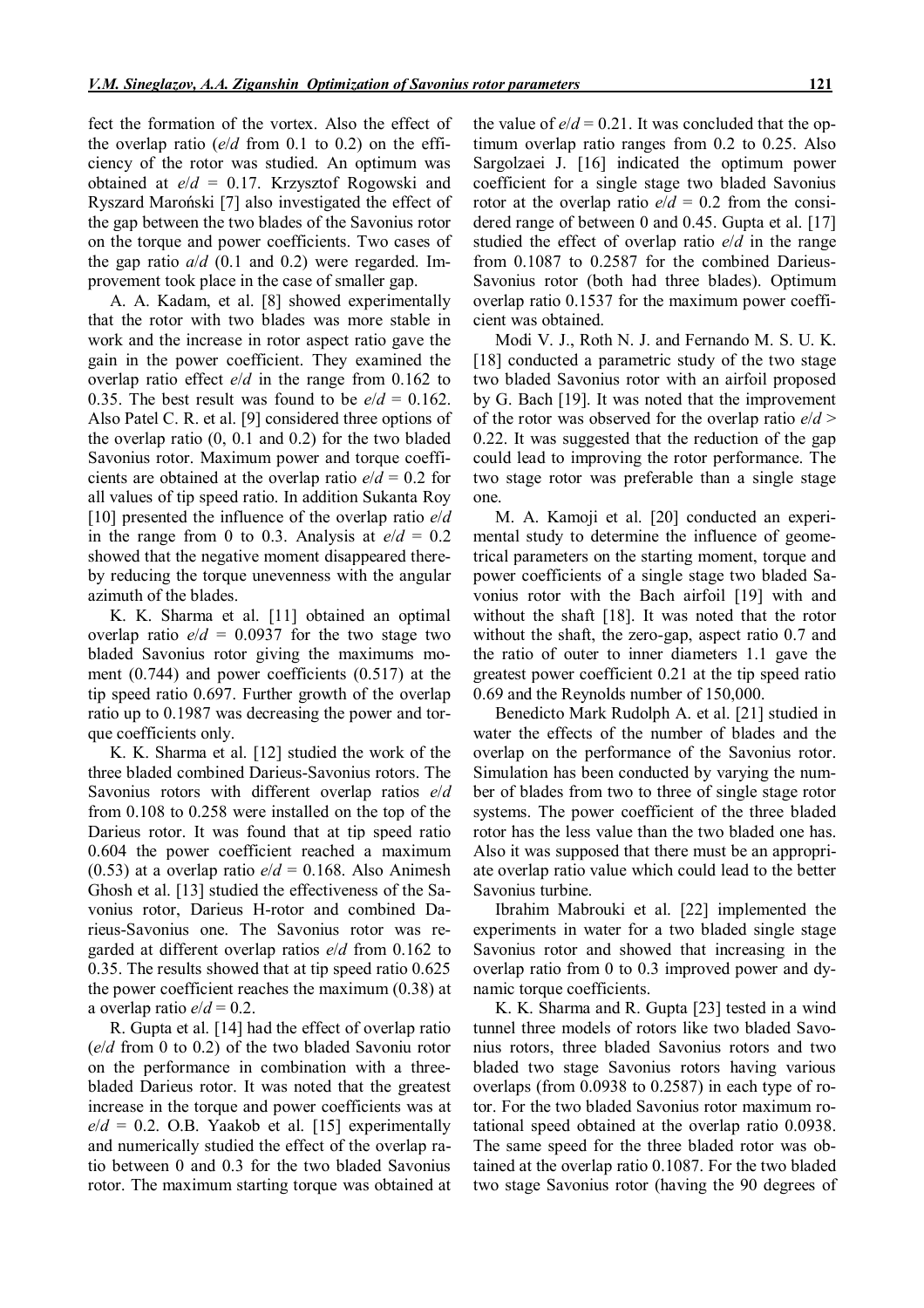phase difference) maximum rotational speed was obtained at the overlap ratio 0.1538.

Ali Mohamed Elmabrok [24] compared the three variants of the Savonius rotor in a couple with the Darieus rotor. It was considered options like semicircular cylinders without overlapping *e* = 0; semicircular cylinders with overlapping *e*/*d* = 0.25 and with the profile proposed by G. Bach [19] for the overlap ratio  $e/d = 0.25$ . It was shown that the best one was the third option because it could drive the rotor at lower wind speeds.

Khandakar Niaz Morshed [25] and with the others [26] studied the combined effect of overlapping blades (*e*/*d* varied from 0 to 0.26) and the Reynolds number on the efficiency of the three bladed Savonius rotor. It was observed that the best result was obtained at high Reynolds numbers without the overlapping and also at low Reynolds numbers with the moderate overlap ( $e/d = 0.12$ ). Furthermore with increasing Reynolds number the torque coefficient slightly increases.

Ben F. Blackwell et al. [27] conducted extensive experimental studies Savonius rotors with various parameters. Thus the two bladed Savonius rotor had better characteristics than the three bladed one. The Reynolds number growth led to improve the performance. Efficiency increased slightly with the aspect ratio growth. The gap ratio *a*/*d* ranged from 0.1 to 0.15 could provide the optimum performance. The two stage two bladed unit having the phase difference of 90 degrees was recommended.

# III. TASK STATEMENT

It was evident that with the augmentation of the rotor diameter and its height an increase in torque and power took place. Taking into account the review the task statement was to find Savonius rotor (see Figure) parameters (number of semi-cylindrical blades, gap ratio, overlap ratio) for maximizing the starting torque to the next constraints:

– number of stages equals 2;

– rotor diameter  $(D = 2R)$  must be as large as possible;

– stage height must be as big as possible or at  $H = 0.77D$  at least;

– number of blades is from 2 to 3;

– gap ratio  $a/d$  is from 0 to 0.2;

– overlap ratio *e*/*d* is from 0 to 0.35.

An assumption that the interaction between the stages of rotors being negligible was accepted.

### **CONCLUSIONS**

The recommendations were given to determining of optimal parameters for obtaining the maximum starting torque of Savonius rotor. It is necessary conducting the further investigations

## **REFERENCES**

[1] Jean-Luc Menet, Nachida Bourabaa. "Increase in the Saivonius Rotors Efficiency via a Parametric Investigation". Ecole Nationale Superiere d'Ingenieurs en Informatique Automatique Mecanique Enegretique Electronique de Valenciennes (ENSIAME). Universite de Valenciennes. Le Mont Houy F-59313 Valenciennes Cedex 9 France.

[2] Md. Nahidul Islam Khan, M. Tariq Iqbal, Michael Hinchey, Vlastimil Masek. "Performance of Savonius Rotor as a Water Current Turbine". Memorial University, St. John's, Newfoundland, Canada. www.mun.ca

[3] Rassoulinejad-Mousavi, S.M.; Jamil, M.; Layeghi, M. "Experimental Study of a Combined Three Bladed H-Rotor with Savonius Wind Turbine". *World Applied Sciences Journal*, 28 (2): 205–211, 2013.

[4] Mohammed Ali Hadi. "Experimental Comparison Study for Savonius Wind Turbine of Two & Three Blades At Low Wind Speed". *International Journal of Modern Engineering Research (IJMER).* vol. 3, Issue. 5, Sep - Oct. 2013 pp. 2978–2986. www.ijmer.com

[5] Mahmoud, N. H.; El-Haroun, A. A.; Wahba, E.; Nasef, M. H. "An experimental study on improvement of Savonius rotor performance". *Alexandria Engineering Journal,* (2012) 51, pp. 19–25.

www.elsevier.com/locate/aej, www.sciencedirect.com

[6] Jerzy Swirydczuk, Piotr Doerffer and Mariusz Szymaniak. "Unsteady Flow Through the Gap of Savonius Turbine Rotor". Institute of Fluid-Flow Machinery, Polish Academy of Sciences, Fiszera 14, 80-952 Gdansk, Poland.

[7] Krzysztof Rogowski, Ryszard Maroński. "CFD Computation of the Savonius Rotor". *Journal of Theoretical and Applied Mechanics*, 53, 1, pp. 37–45, Warsaw 2015 DOI: 10.15632/jtam-pl.53.1.37

[8] Kadam, A., Pati, S.S. "A Review Study on Savonius Wind Rotors for Accessing the Power Performance". *IOSR Journal of Mechanical and Civil Engineering (IOSR-JMCE) ISSN(e)*: 2278-1684, ISSN(p): 2320–334X, pp. 18–24. www.iosrjournals.org

[9] Patel, C. R.; Patel, V. K.; Prabhu, S. V.; Eldho, T. I. "Investigation of Overlap Ratio for Savonius Type Vertical Axis Hydro Turbine". *International Journal of Soft Computing and Engineering (IJSCE),* ISSN: 2231-2307, vol. 3, Issue-2, May 2013.

[10] Sukanta Roy, Ujjwal K. Sah. "Computational study to assess the influence of overlap ratio on static torque characteristics of a vertical axis wind turbine". *Chemical, Civil and Mechanical Engineering Tracks of 3rd Nirma University International Conference (NUiCONE 2012),* Available online at, Procedia Engineering 51 (2013). pp. 694–702. www.sciencedirect.com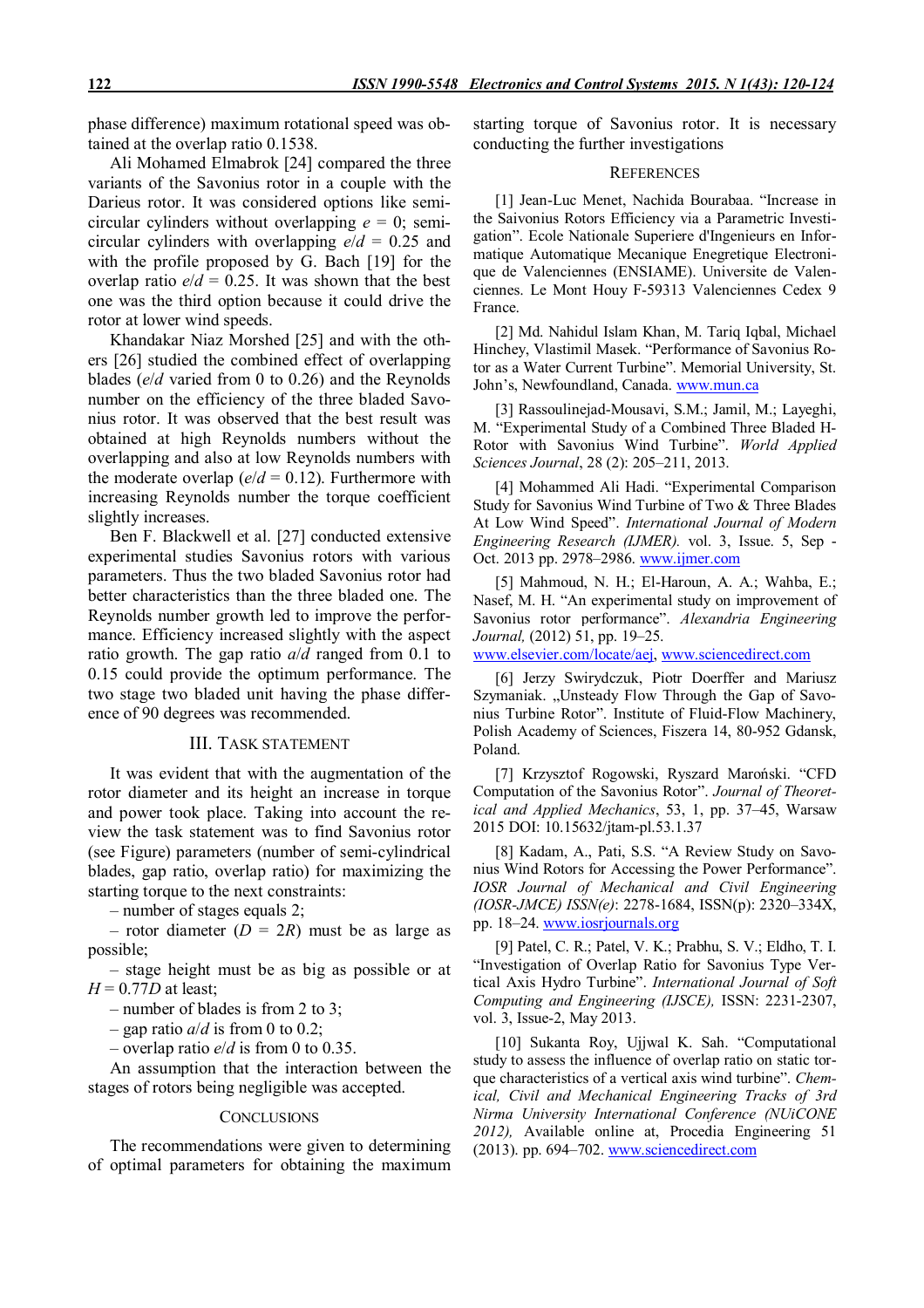[11] Sharma, K. K.; Gupta, R.; Biswas, A. "Performance Measurement of a Two-Stage Two-Bladed Savonius Rotor". *International Journal of Renewable Energy Research*, vol. 4, no. 1, 2014.

[12] Sharma, K. K.; Biswas, A.; Gupta, R. "Performance Measurement of a Three-Bladed Combined Darieus-Savonius Rotor". *International Journal of Renewable Energy Research*, vol. 3, no. 4, 2013.

[13] Animesh Ghosh; Rajat Gupta; Abhijit Sinha; Agnimitra Biswas; Sharma, K.K. "Some Aspects of Vertical Axis Wind Turbines (VAWTs) A Review". *ISESCO Journal of Science and Technology*, vol. 9, no. 16, November, 2013 (68–73).

[14] Gupta, R.; Das, R.; Sharma, K. K. "Experimental Study of a Savonius-Darieus Wind Machine". *Proceedings of the International Conference on Renewable Energy for Developing Countries*. 2006.

[15] Yaakob, O. B.; Suprayogi, D. T.; Abdul Ghani, M.P.; Tawi, K.B. "Experimental Studies on Savoniustype Vertical Axis Turbine for Low Marine Current Velocity". *IJE Transactions A: Basics*. vol. 26, no. 1, (January 2013), pp. 91–98.

[16] Sargolzaei, J. "Prediction of the power ratio and torque in wind turbine Savonius rotors using artificial neural networks". *Proceedings of the WSEAS international Conference on Renewable Energy Sources*, Arcachon, France, October 14-16, 2007.

[17] Gupta, R.; Sharma, K.K. "Flow physics of a combined Darieus-Savonius rotor using computational fluid dynamics (CFD)". *International Research Journal of Engineering Science, Technology and Innovation*, vol. 1(1) pp. 1–13, April, 2012.

[18] Modi, V.J., Roth, N.J. and Fernando, M.S.U.K. Optimum-configuration Studies and Prototype Design of a Wind-energy-operated Irrigation System. Department of Mechanical Engineering, University of British Columbia, Vancouver British Columbia V6T 1 W5 (Canada), 1983.

[19] Bach, G. von. "Untersuchen uber Savonius-Rotoren und verwandte Stromungs maschinen". *For* *schung auf dem Gebiete des Ingenieurwesens*, vol. 2, pp. 218–231, 1931.

[20] Kamoji, M. A.; Kedare, S. B.; Prabhu, S. V. "Experimental investigations on single stage modified Savonius rotor". http://www.sciencedirect.com/science/article/ pii/S0306261908002432

[21] Benedicto, Mark Rudolph A. Lajoy, John Noriel L. Mendoza, Arjay S. "Application of Savonius Rotor in a Low Head Hydroelectric System" Mapua Institute of Technology, November, 2012.

[22] Ibrahim Mabrouki, Zied Driss and Mohamed Salah Abid. "Performance Analysis of a Water Savonius Rotor: Effect of the Internal Overlap." *Sustainable Energy*, vol. 2, no. 4 (2014): pp. 121–125. doi: 10.12691/rse-2- 4-1.

[23] Sharma, K. K. and Gupta, R. "Speed Variation in Savonius Rotors with Respect to Overlap". *International Review of Applied Engineering Research*. ISSN 2248- 9967. vol. 4, no. 3 (2014), pp. 233–240.

[24] Ali Mohamed Elmabrok. Estimation of The Performance of The Darieus Savonious Combined Machine. Department of Aeronautical Engineering, AL-Fateh University/Faculty of Engineering P.O Box. 13154 Tripoli-Libya.

[25] Morshed, Khandakar Niaz. "Experimental and Numerical Investigations on Aerodynamic Characteristics of Savonius Wind Turbine with Various Overlap Ratios". (2010). Electronic theses & Dissertations. 773 p.

[26] Khandakar Niaz Morshed, Mosfequr Rahman, Gustavo Molina and Mahbub Ahmed. "Wind tunnel testing and numerical simulation on aerodynamic performance of a three-bladed Savonius wind turbine". *International Journal of Energy and Environmental Engineering*, 2013, 4:18. http://www.journal-ijeee.com/content/4/1/18

[27] Ben F. Blackwell, Robert E. Sheldahl, Louis V. Feltz. "Wind Tunnel Performance Data for TWO- and Three-Bucket Savonius Rotors". SAND76-0131 Unlimited Release, Printed July 1977.

Received 13 February 2015.

**Sineglazov Viktor.** Doctor of Engineering. Professor.

Aviation Computer-Integrated Complexes Department, National Aviation University, Kyiv, Ukraine. Education: Kiev Polytechnic Institute. Kiev, Ukraine (1973).

Research interests: Air Navigation, Air Traffic Control, Identification of Complex Systems, Wind/solar power plant. Publications: more than 450 papers.

E-mail: svm@nau.edu.ua

**Ziganshin Anwar.** Asistant.

Aviation Computer-Integrated Complexes Department, National Aviation University, Kyiv, Ukraine. Education: Kazan Aviation Institute. Kazan, Russia (1978). Research interests: computer aided design systems, numerical methods in aerodynamics. Publications: 1. E-mail: anwarzihan@gmail.com